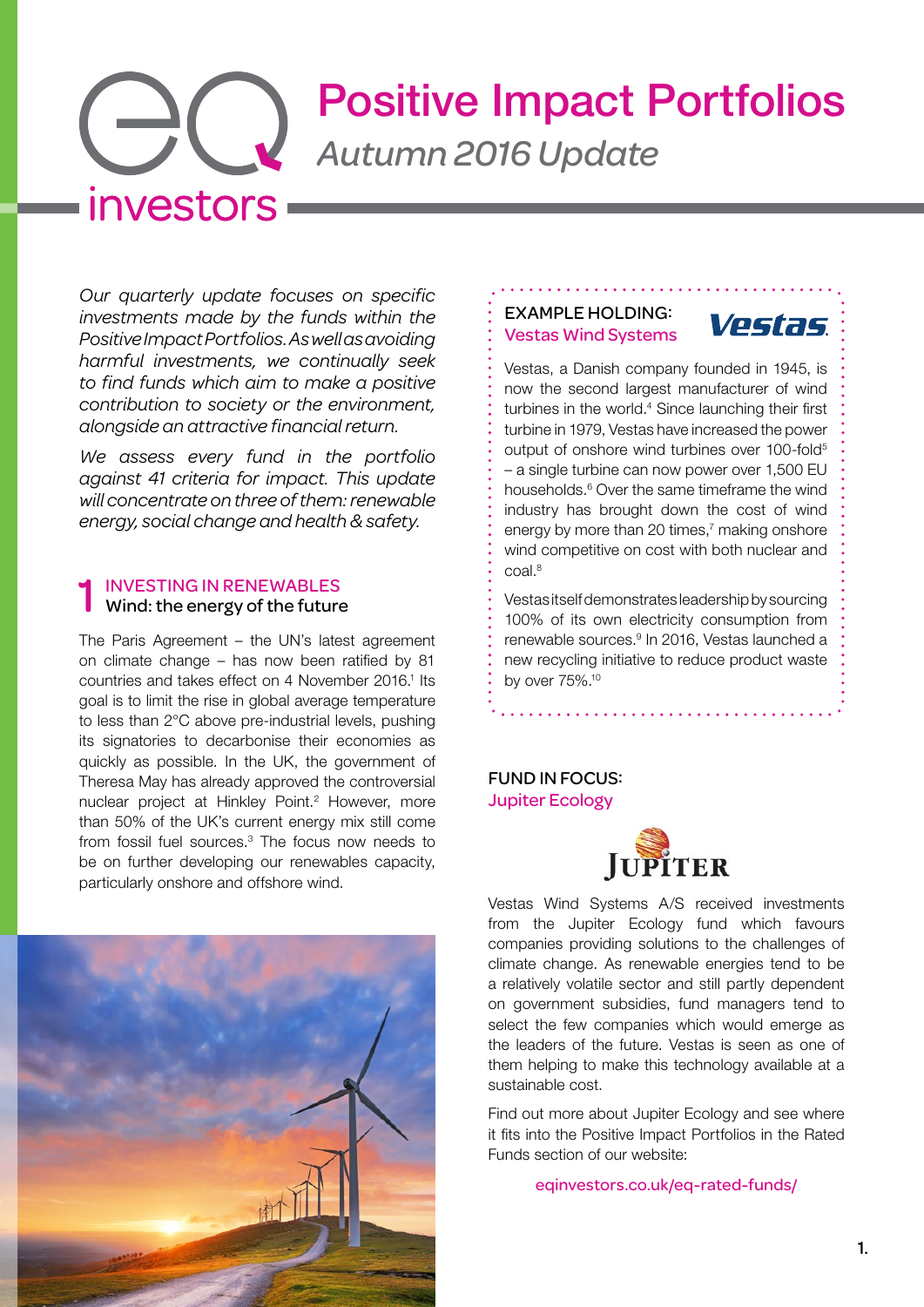# 2 SOCIAL CHANGE<br>
2 How to get the necessary funding?

The closure of charity Kids Company in August 2015 made national news and sparked a debate about the sustainability of charity financing in the UK.<sup>11</sup> Meanwhile the government has been actively promoting social investment as a means to improve the way public services are delivered, launching new initiatives such as Big Society Capital in 2012 and Social Investment Tax Relief in 2014[.12](#page-2-3) As the government seeks to cut spending across the board, charities have a huge opportunity to provide innovative alternatives to traditional public services – provided they can demonstrate added value and a good investment case.

## EXAMPLE HOLDING: Charities Aid Foundation



The Charities Aid Foundation (CAF[\)13](#page-2-4) has been helping people and businesses to support social causes for 90 years by connecting them with charities. By providing simple day-today banking and fundraising services, CAF helps charities concentrate on the real work of making a difference on society. The foundation recently raised some money to enhance their technology and services for donors and charities with the aim at increasing the amount raised[.14](#page-2-5) The bond proceeds will enable the foundation to increase its lending to more than £45 million, helping social housing, faith, heritage and healthcare charities, and more[.15](#page-2-6)

### FUND IN FOCUS: Rathbone Ethical Bond



The Charities Aid Foundation received investments from the Rathbone Ethical Bond fund which invests in organisations helping to tackle social and environmental issues, predominantly in the UK. Social change is one of their main themes where for example they look to provide financing to charities as well as helping exoffenders to find jobs.

Find out more about Rathbone Ethical Bond and see where it fits into the Positive Impact Portfolios at:

[eqinvestors.co.uk/eq-rated-funds/](http://eqinvestors.co.uk/eq-rated-funds/)

#### **NOTES**

<span id="page-1-0"></span>1. [https://en.wikipedia.org/wiki/Paris\\_Agreement](https://en.wikipedia.org/wiki/Paris_Agreement)

<span id="page-1-1"></span>2. [http://eqinvestors.co.uk/blog-post/hinkley-point-a](http://eqinvestors.co.uk/blog-post/hinkley-point-a-risky-bet-on-nuclear-energy/)[risky-bet-on-nuclear-energy/](http://eqinvestors.co.uk/blog-post/hinkley-point-a-risky-bet-on-nuclear-energy/)

<span id="page-1-2"></span>3. Department of Energy & Climate Change, UK Energy Statistics, 2015 & Q4 2015, 31 March 2016

<span id="page-1-3"></span>4. [https://www.statista.com/statistics/271031/market](https://www.statista.com/statistics/271031/market-share-of-the-largest-wind-turbine-manufacturers-in-the-world/)[share-of-the-largest-wind-turbine-manufacturers-in-the](https://www.statista.com/statistics/271031/market-share-of-the-largest-wind-turbine-manufacturers-in-the-world/)[world/](https://www.statista.com/statistics/271031/market-share-of-the-largest-wind-turbine-manufacturers-in-the-world/)

<span id="page-1-4"></span>5. Vestas, Annual Report 2015, [https://www.](https://www.vestas.com/~/media/vestas/investor/investor pdf/financial reports/2015/fy/2015_annualreport.pdf) [vestas.com/~/media/vestas/investor/investor%20pdf/](https://www.vestas.com/~/media/vestas/investor/investor pdf/financial reports/2015/fy/2015_annualreport.pdf) [financial%20reports/2015/fy/2015\\_annualreport.pdf](https://www.vestas.com/~/media/vestas/investor/investor pdf/financial reports/2015/fy/2015_annualreport.pdf) 6. Wind Europe, [http://www.ewea.org/wind-energy](http://www.ewea.org/wind-energy-basics/faq/)[basics/faq/](http://www.ewea.org/wind-energy-basics/faq/)

<span id="page-1-6"></span><span id="page-1-5"></span>7. Solar and Wind Plunging Below Fossil Fuel Prices, Ramez Naam, 5 October 2014

<span id="page-1-7"></span>8. Vestas, Annual Report 2015, [https://www.](https://www.vestas.com/~/media/vestas/investor/investor pdf/financial reports/2015/fy/2015_annualreport.pdf) [vestas.com/~/media/vestas/investor/investor%20pdf/](https://www.vestas.com/~/media/vestas/investor/investor pdf/financial reports/2015/fy/2015_annualreport.pdf) [financial%20reports/2015/fy/2015\\_annualreport.pdf](https://www.vestas.com/~/media/vestas/investor/investor pdf/financial reports/2015/fy/2015_annualreport.pdf)

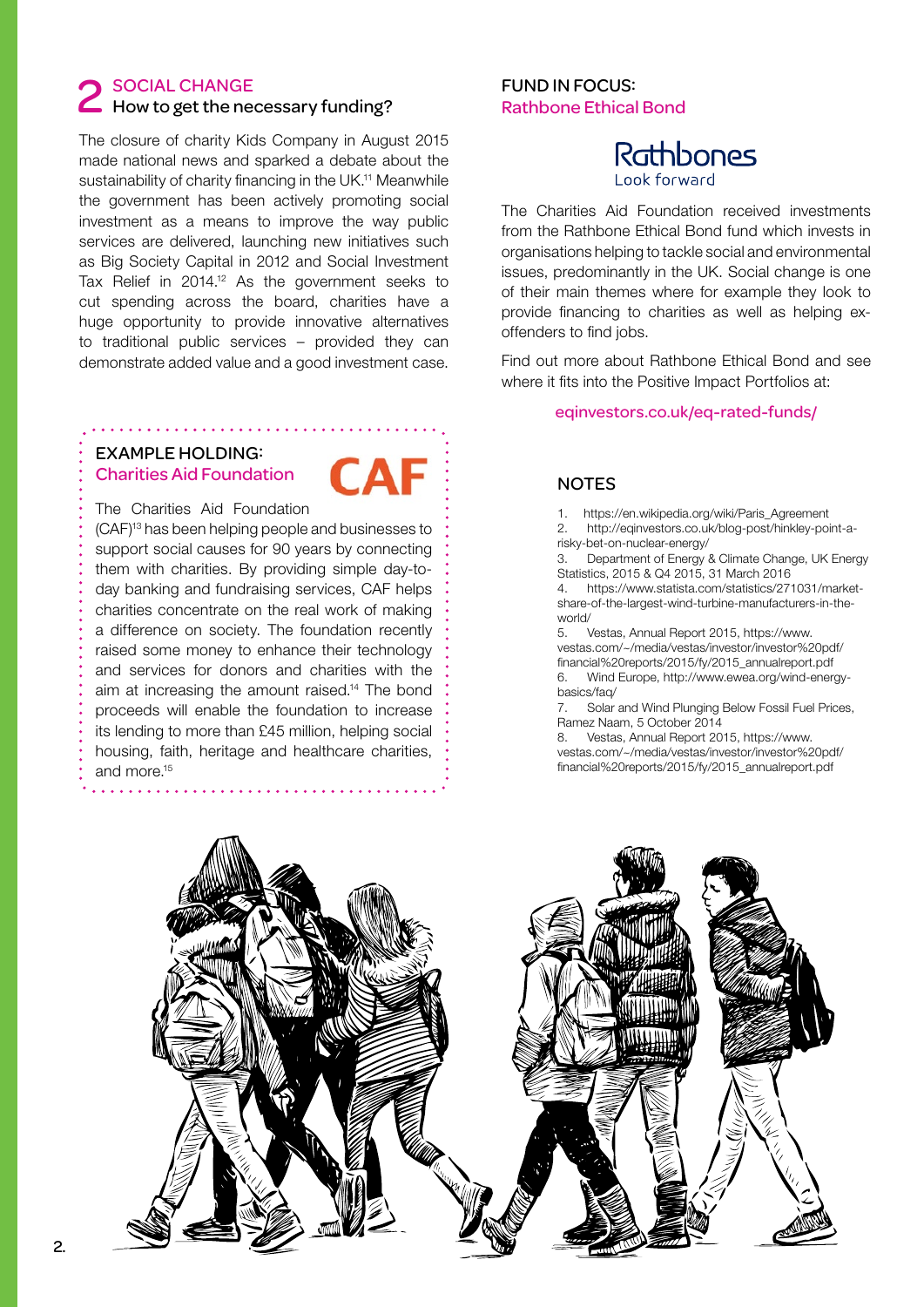

# 3 HEALTH & SAFETY<br>3 Responding to chemical disasters

The disastrous explosions at the Chinese seaport of Tianjin in August 2015 killed over 165 people and injured some 800 more.<sup>16</sup> According to an official Chinese report, it was one of the most serious work safety accidents on record. Over 300 buildings and more than 12,000 vehicles were damaged.<sup>17</sup> The accident happened in a warehouse where a large quantity of the explosive chemical ammonium nitrate was being stored (illegally) alongside other dangerous and volatile chemicals.

### EXAMPLE HOLDING: Thermo Fisher Scientific

# **ThermoFisher**<br>SCLENTIFIC

Thermo Fisher Scientific Inc is the world leader in serving science and enable its clients to make the world healthier, safer and cleaner. The company has developed an expertise in air quality monitoring and offers handheld analysers which enabled first responders to safely, accurately and quickly test thousands of samples for chemical contamination in Tianjin[.18](#page-2-9) By doing so, the local population could be informed about the concentration level of major air pollutants, and whether or not the air was safe to breathe.<sup>19</sup>

Beyond the products it offers, Thermo Fisher Scientific has partnered with non-profit organisations to promote STEM education to inspire the next generation of scientists and engineers. The company is also willing to support researchers in developing countries by donating advanced instrumentation through in-kind contributions[.20](#page-2-11)

<u>. . . . . . . . . . .</u>

#### FUND IN FOCUS: FP WHEB Sustainability



Thermo Fisher Scientific received investments from the WHEB Sustainability fund which favours companies providing solutions to the challenges of sustainability. Security is one of WHEB's main themes and the fund also invests in other companies, like Halma and Intertek, which provide testing services to protect assets and people.

Find out more about FP WHEB Sustainability and see where it fits into the Positive Impact Portfolios:

#### eqinvestors.co.uk/eq-rated-funds/

#### NOTES (CONT.)

<span id="page-2-11"></span><span id="page-2-10"></span><span id="page-2-9"></span><span id="page-2-8"></span><span id="page-2-7"></span><span id="page-2-6"></span><span id="page-2-5"></span><span id="page-2-4"></span><span id="page-2-3"></span><span id="page-2-2"></span><span id="page-2-1"></span><span id="page-2-0"></span>9. [http://www.vestas.com/en/about/](http://www.vestas.com/en/about/sustainability#!renewable-energy) [sustainability#!renewable-energy](http://www.vestas.com/en/about/sustainability#!renewable-energy) 10. [http://www.vestas.com/en/about/](http://www.vestas.com/en/about/sustainability#!managing-sustainability) [sustainability#!managing-sustainability](http://www.vestas.com/en/about/sustainability#!managing-sustainability) 11. http://www.bbc.co.uk/news/magazine-34676281 12. Social investment: a force for social change – 2016 strategy, HM Government, 2016 13. <https://www.cafonline.org> 14. [https://www.cafonline.org/about-us/media-office/](https://www.cafonline.org/about-us/media-office/launch-of-retail-charity-bond) [launch-of-retail-charity-bond](https://www.cafonline.org/about-us/media-office/launch-of-retail-charity-bond) 15. Ben Russell, CAF Online, October 2016 16. [http://www.bbc.co.uk/news/world-asia](http://www.bbc.co.uk/news/world-asia-china-35506311)[china-35506311](http://www.bbc.co.uk/news/world-asia-china-35506311) 17. Tianjin Official Investigation Report (the 'Official Report'), PRC State Administration of Work Safety, 5 February 2016 18. Corporate Social Responsibility 2015 Report, Thermo Fisher Scientific 19. [http://www.chinadaily.com.cn/china/2015-08/13/](http://www.chinadaily.com.cn/china/2015-08/13/content_21588576.htm) [content\\_21588576.htm](http://www.chinadaily.com.cn/china/2015-08/13/content_21588576.htm) 20. Ibid., Thermo Fisher Scientific